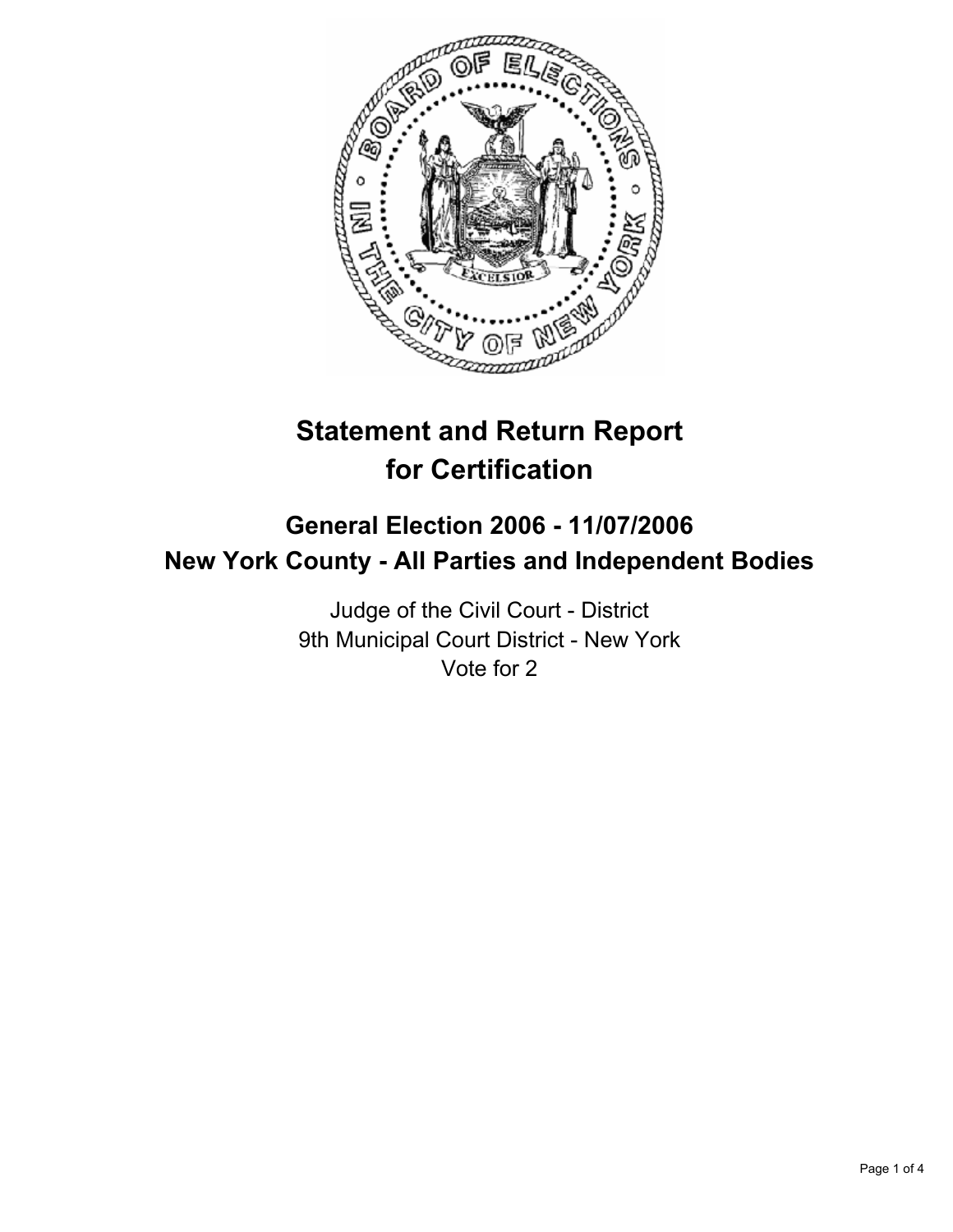

#### **Assembly District 66**

| PUBLIC COUNTER               | 2,081 |
|------------------------------|-------|
| <b>EMERGENCY</b>             | 0     |
| ABSENTEE/MILITARY            | 58    |
| <b>AFFIDAVIT</b>             | 61    |
| <b>Total Ballots</b>         | 2,230 |
| ARTHUR BIRNBAUM (DEMOCRATIC) | 1,668 |
| LORI S SATTLER (DEMOCRATIC)  | 1,676 |
| <b>Total Votes</b>           | 3,344 |
| Unrecorded                   | 1.116 |

### **Assembly District 68**

| PUBLIC COUNTER               | 1,033 |
|------------------------------|-------|
| <b>EMERGENCY</b>             |       |
| ABSENTEE/MILITARY            | 41    |
| AFFIDAVIT                    | 19    |
| <b>Total Ballots</b>         | 1,113 |
| ARTHUR BIRNBAUM (DEMOCRATIC) | 711   |
| LORI S SATTLER (DEMOCRATIC)  | 707   |
| <b>Total Votes</b>           | 1,418 |
| Unrecorded                   | 808   |

#### **Assembly District 73**

| PUBLIC COUNTER               | 13,107 |
|------------------------------|--------|
| <b>EMERGENCY</b>             | 0      |
| ABSENTEE/MILITARY            | 558    |
| <b>AFFIDAVIT</b>             | 293    |
| <b>Total Ballots</b>         | 14,284 |
| ARTHUR BIRNBAUM (DEMOCRATIC) | 9,118  |
| LORI S SATTLER (DEMOCRATIC)  | 9,099  |
| <b>Total Votes</b>           | 18,217 |
| Unrecorded                   | 10,351 |

#### **Assembly District 74**

| PUBLIC COUNTER               | 829   |
|------------------------------|-------|
| <b>EMERGENCY</b>             |       |
| ABSENTEE/MILITARY            | 21    |
| AFFIDAVIT                    | 31    |
| <b>Total Ballots</b>         | 907   |
| ARTHUR BIRNBAUM (DEMOCRATIC) | 630   |
| LORI S SATTLER (DEMOCRATIC)  | 641   |
| NONE (WRITE-IN)              |       |
| <b>Total Votes</b>           | 1,273 |
| Unrecorded                   | 541   |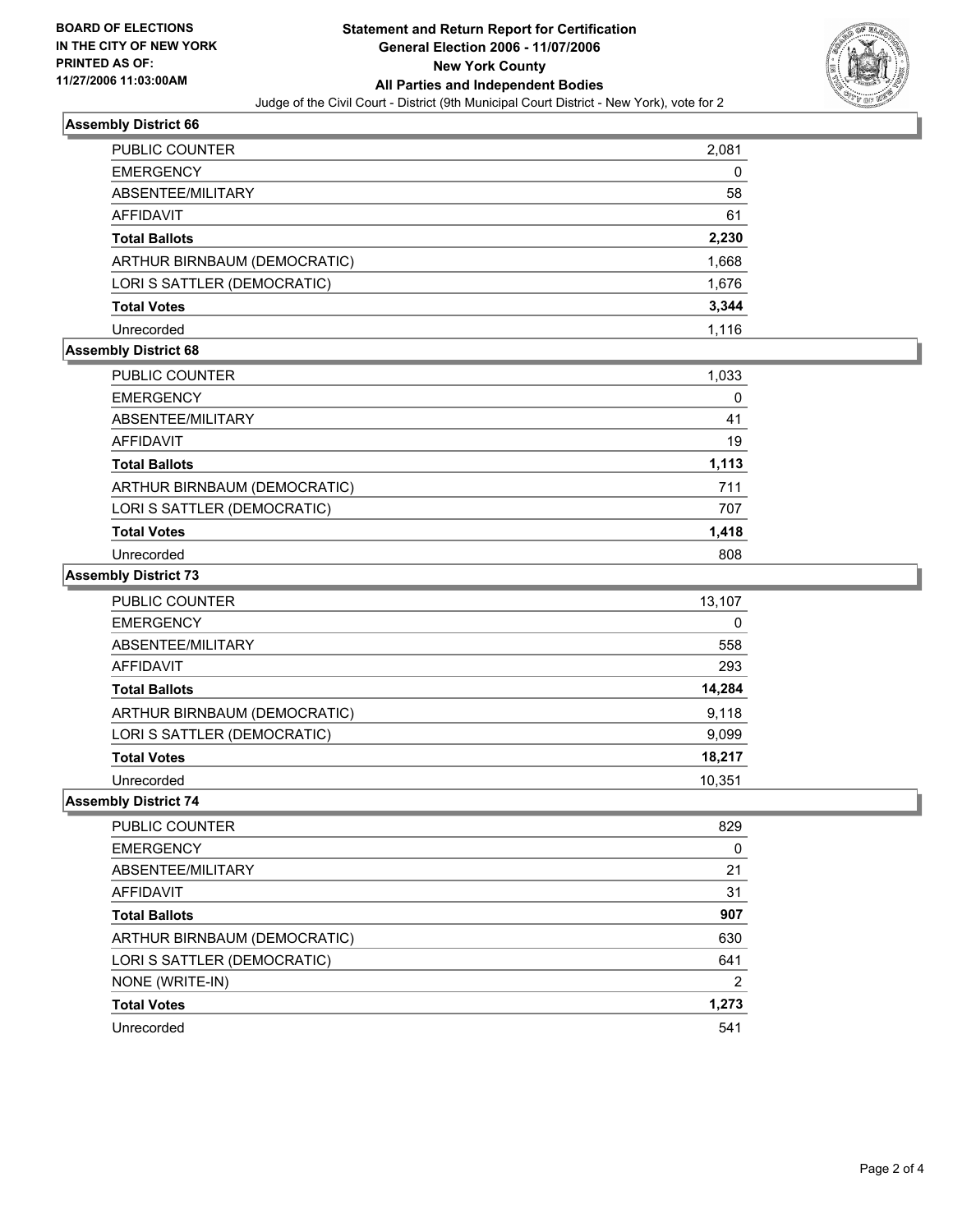

## **Assembly District 75**

| PUBLIC COUNTER               | 8,794  |
|------------------------------|--------|
| <b>EMERGENCY</b>             | 48     |
| ABSENTEE/MILITARY            | 326    |
| AFFIDAVIT                    | 348    |
| <b>Total Ballots</b>         | 9,708  |
| ARTHUR BIRNBAUM (DEMOCRATIC) | 6,830  |
| LORI S SATTLER (DEMOCRATIC)  | 6,891  |
| BENJY BRONK (WRITE-IN)       |        |
| STEVE KIRCHSABER (WRITE-IN)  |        |
| <b>Total Votes</b>           | 13,723 |
| Unrecorded                   | 5,693  |
|                              |        |